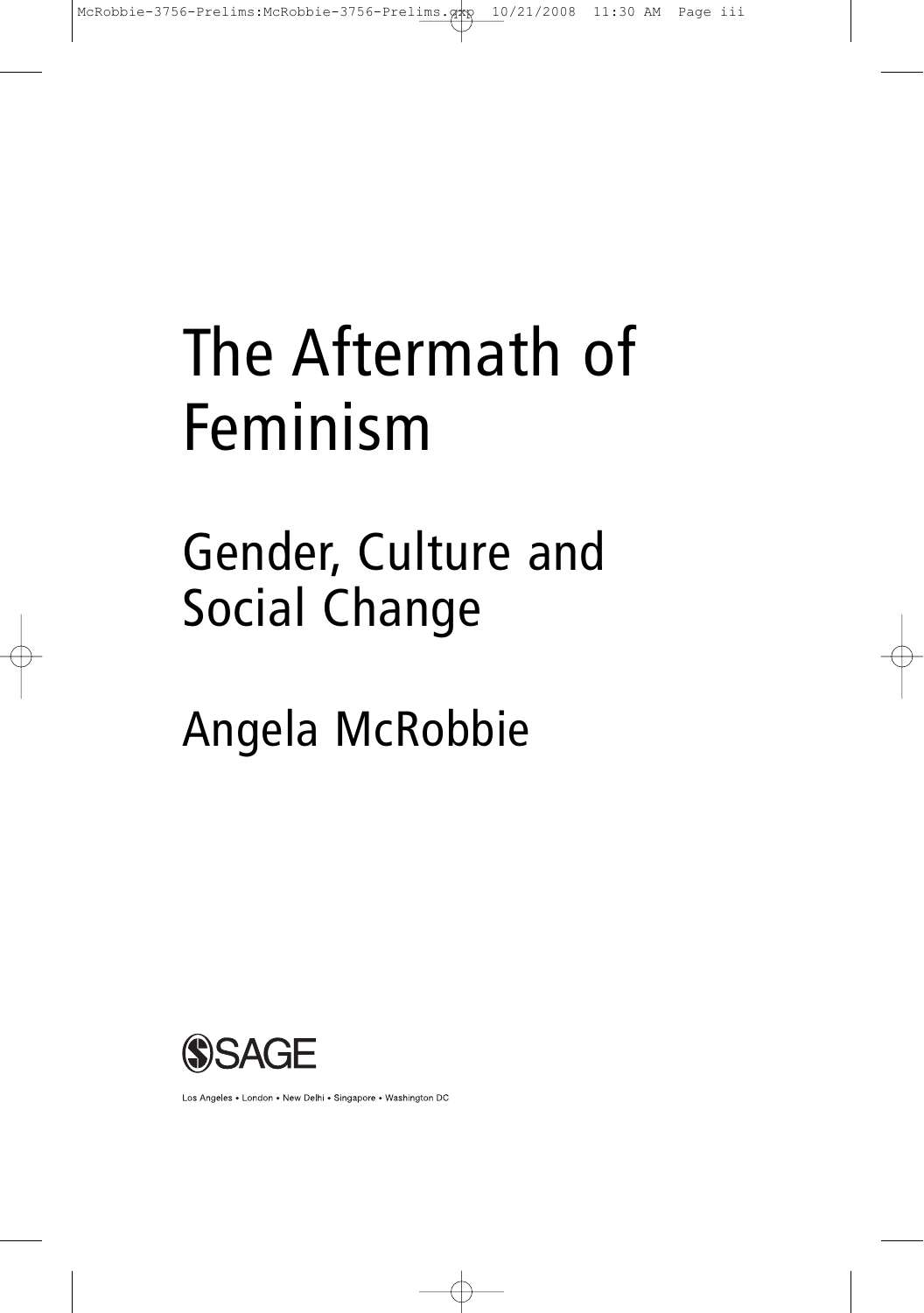McRobbie-3756-Ch-01:McRobbie-3756-Ch-01.qxp /t0/22/2008 12:41 PM Page 11



### **POST-FEMINISM AND POPULAR CULTURE: BRIDGET JONES AND THE NEW GENDER REGIME**

#### Introduction: complexification of backlash?

This chapter presents a series of possible conceptual frames for engaging with what, in this book, I refer to as post-feminism. Broadly I envisage this as a process by which feminist gains of the 1970s and 1980s are actively and relentlessly undermined. (What exactly is meant by the words 'feminist gains' is examined throughout the book.) I propose that through an array of machinations, elements of contemporary popular culture are perniciously effective in regard to this undoing of feminism, while simultaneously appearing to be engaging in a well-informed and even well-intended response to feminism. I then propose that this undoing, which can be perceived in the broad cultural field, is compounded, unexpectedly perhaps, in those sociological theories, including the work of Giddens and Beck, which address themselves to aspects of gender and social change, but as though feminist thought and years of women's struggles had no role to play in these transformations (and this is returned to in Chapter 2 and briefly in Chapter 3). It is also suggested in the pages that follow, that by means of the tropes of freedom and choice which are now inextricably connected with the category of young women, feminism is decisively aged and made to seem redundant. Feminism is cast into the shadows, where at best it can expect to have some afterlife, where it might be regarded ambivalently by those young women who must, in more public venues, stake a distance from it, for the sake of social and sexual recognition. I propose here a complexification of the backlash thesis (which, again, will be examined in more detail in the chapter that follows).

Faludi refers to a concerted, conservative response to challenge the achievements of feminism (Faludi 1992). Her work is important because, like that of Stacey and others, it charts anti-feminist interventions that are coterminous with feminism more or less as it happens (Stacey 1985/1986).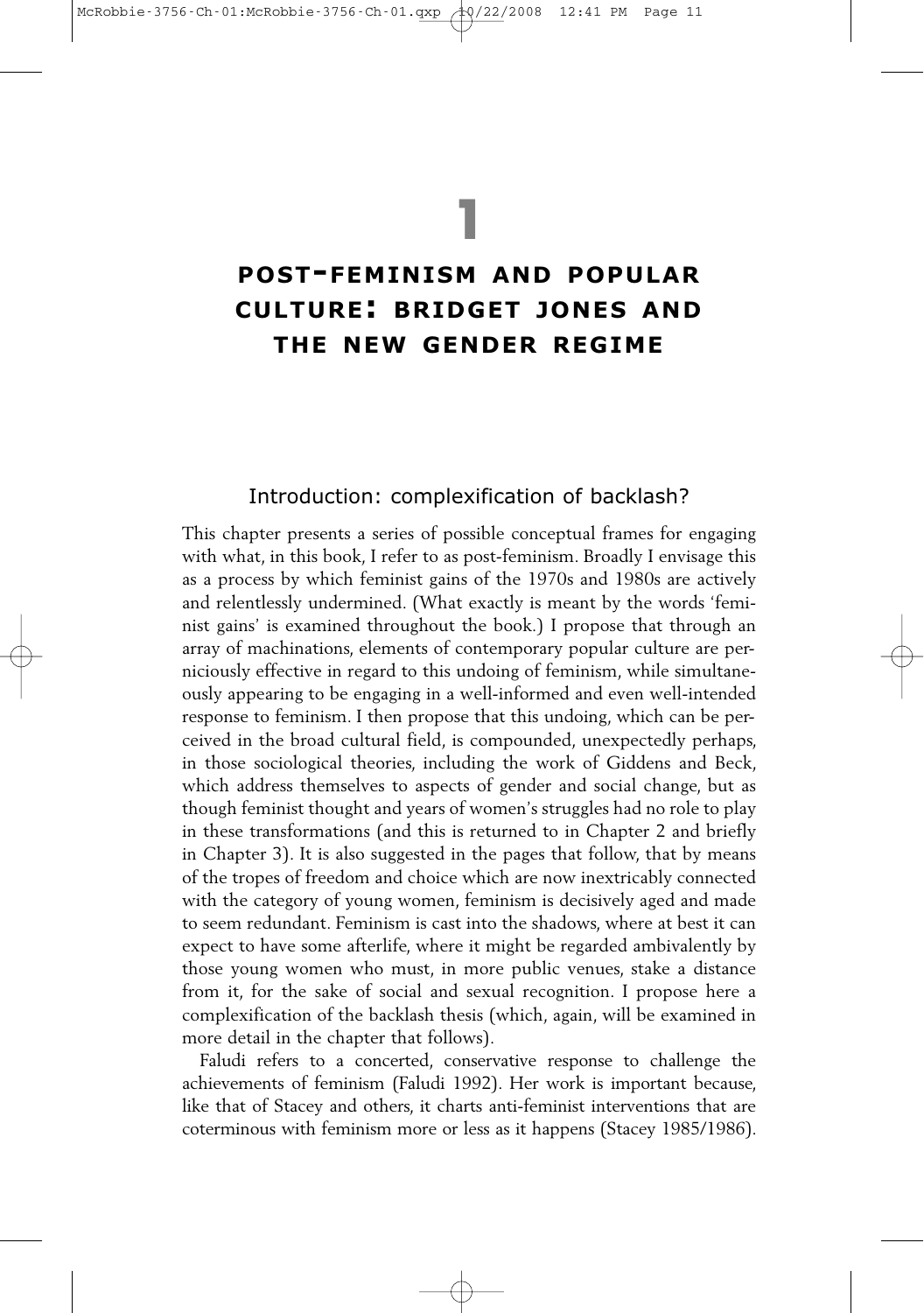My argument is rather different, which is that post-feminism positively draws on and invokes feminism as that which can be taken into account, to suggest that equality is achieved, in order to install a whole repertoire of new meanings which emphasise that it is no longer needed, it is a spent force.This was very apparent in the (UK) *Independent* newspaper column *Bridget Jones's Diary,* <sup>1</sup> then in the fantastically successful book and the films which followed. The infectious girlishness of Bridget Jones produces a generational logic which is distinctly post-feminist. Despite feminism, Bridget wants to pursue dreams of romance, find a suitable husband, get married and have children.What she fears most is ending up as a 'spinster'. Bridget is a girl who is 'once again' reassuringly feminine. She is not particularly career-minded, even though she knows she should be. She makes schoolgirl errors in her publishing house, not knowing that the literary critic F. R. Leavis is long dead. She delivers an incoherent speech at a book launch, her head seems to be full of frivolous thoughts, though she is clever and witty in her own feminine way. But most of all she is desperate to find the right man. The film celebrates a kind of scatterbrain and endearing femininity, as though it is something that has been lost. Thank goodness, the film seems to be saying, that old-fashioned femininity can be retrieved. Post-feminism in this context seems to mean gently chiding the feminist past, while also retrieving and reinstating some palatable elements, in this case sexual freedom, the right to drink, smoke, have fun in the city, and be economically independent. 2

Broadly I am arguing that for feminism to be 'taken into account' it has to be understood as having already passed away. The pushing away which underpins the passing away is very much the subject of this book. This is a movement detectable across popular culture, a site where 'power … is remade at various junctures within everyday life, (constituting) our tenuous sense of common sense' (Butler, Laclau and Zizek 2000: 14). Some fleeting comments in Judith Butler's short book *Antigone's Claim* suggest to me that post-feminism can be explored through what I would describe as a 'double entanglement' (Butler 2000a).This comprises the co-existence of neo-conservative values in relation to gender, sexuality and family life (for example George Bush supporting the campaign to encourage chastity among young people, and in March 2004 declaring that civilisation itself depends on traditional marriage), with processes of liberalisation in regard to choice and diversity in domestic, sexual and kinship relations (for example gay couples now able to adopt, foster or have their own children by whatever means, and in the UK at least, full rights to civil partnerships). It also encompasses the existence of feminism as at some level transformed into a form of Gramscian common sense, while also fiercely repudiated, indeed almost hated (McRobbie 2003). The 'taken into accountness' permits all the more thorough dismantling of feminist politics and the discrediting of the occasionally voiced need for its renewal.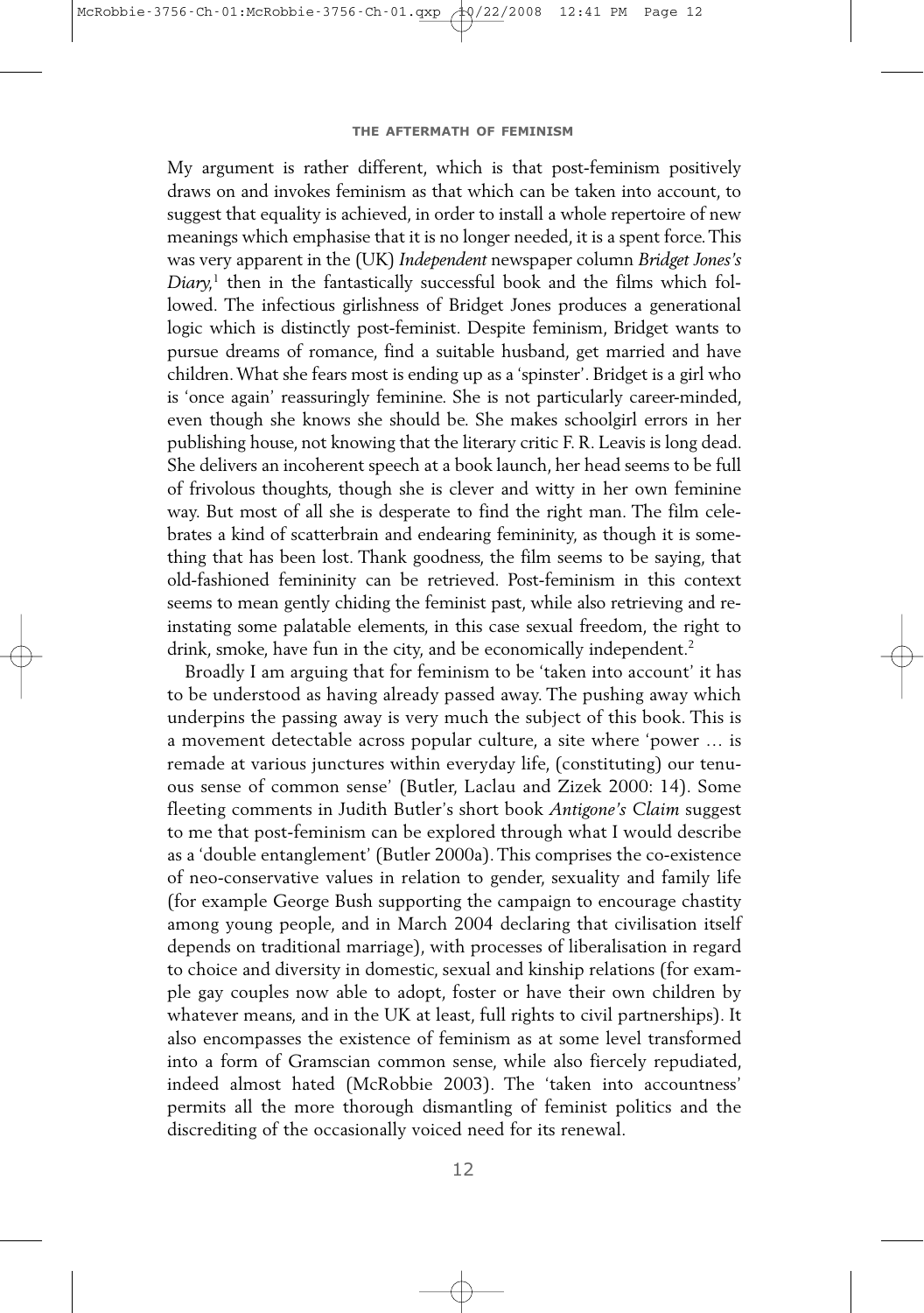#### Feminism dismantling itself

The impact of this double entanglement which is manifest in popular and political culture, coincides however, with feminism in the academy finding it necessary to dismantle itself. For the sake of periodisation we could say that 1990 marks a turning point, the moment of definitive self-critique in feminist theory.At this time the representational claims of second wave feminism come to be fully interrogated by post-colonialist feminists like Spivak, Trinh and Mohanty among others, and by feminist theorists like Butler and Haraway who inaugurate the radical de-naturalising of the post-feminist body (Mohanty 1988, Spivak 1988, Trinh 1989, Butler 1990, Haraway 1991). Under the prevailing influence of Foucault, there is a shift away from feminist interest in centralised power blocks, eg the State, patriarchy, law, to more dispersed sites, events and instances of power conceptualised as flows and specific convergences and consolidations of talk, discourse, attentions. The body and also the subject come to represent a focal point for feminist interest, nowhere more so than in the work of Butler.The concept of subjectivity and the means by which cultural forms and interpellations (or dominant social processes) call women into being, produce them as subjects while ostensibly merely describing them as such, inevitably means that it is a problematic 'she', rather than an unproblematic 'we', which is indicative of a turn to what we might describe as the new feminist politics of the body (Butler 1990, 1993). In feminist cultural studies the early 1990s also marks a moment of feminist reflexivity. In her article 'Pedagogies of the Feminine' Brunsdon queried the (hitherto assumed) use value to feminist media scholarship of the binary opposition between femininity and feminism, or as she put it, the extent to which the 'housewife' or 'ordinary woman' was conceived of as the assumed subject of attention for feminism (Brunsdon 1991). Looking back we can see how heavily utilised this dualism was, and also how particular it was to gender arrangements for largely white and relatively affluent (i.e. housewifely) heterosexual women. While at the time both categories had a kind of transparency, by the late 1980s these came under scrutiny. Not only was there a homogenising force on both sides of the equation, but it also became apparent that this binary permitted a certain kind of useful, feminist, self-definition to emerge, particularly in media and cultural studies where there was an interest in the intersections of media with everyday life, through conceptualisations of the audience. In this case the audience was understood to comprise housewives who would be studied empathetically by feminists.The concept of the housewife in effect facilitated a certain mode of feminist inquiry, but we were at the time inattentive to the partial and exclusive nature of this couplet.

The year 1990 also marked the moment at which the concept of popular feminism found expression.Andrea Stuart considered the wider circulation of feminist values across the landscape of popular culture, in particular magazines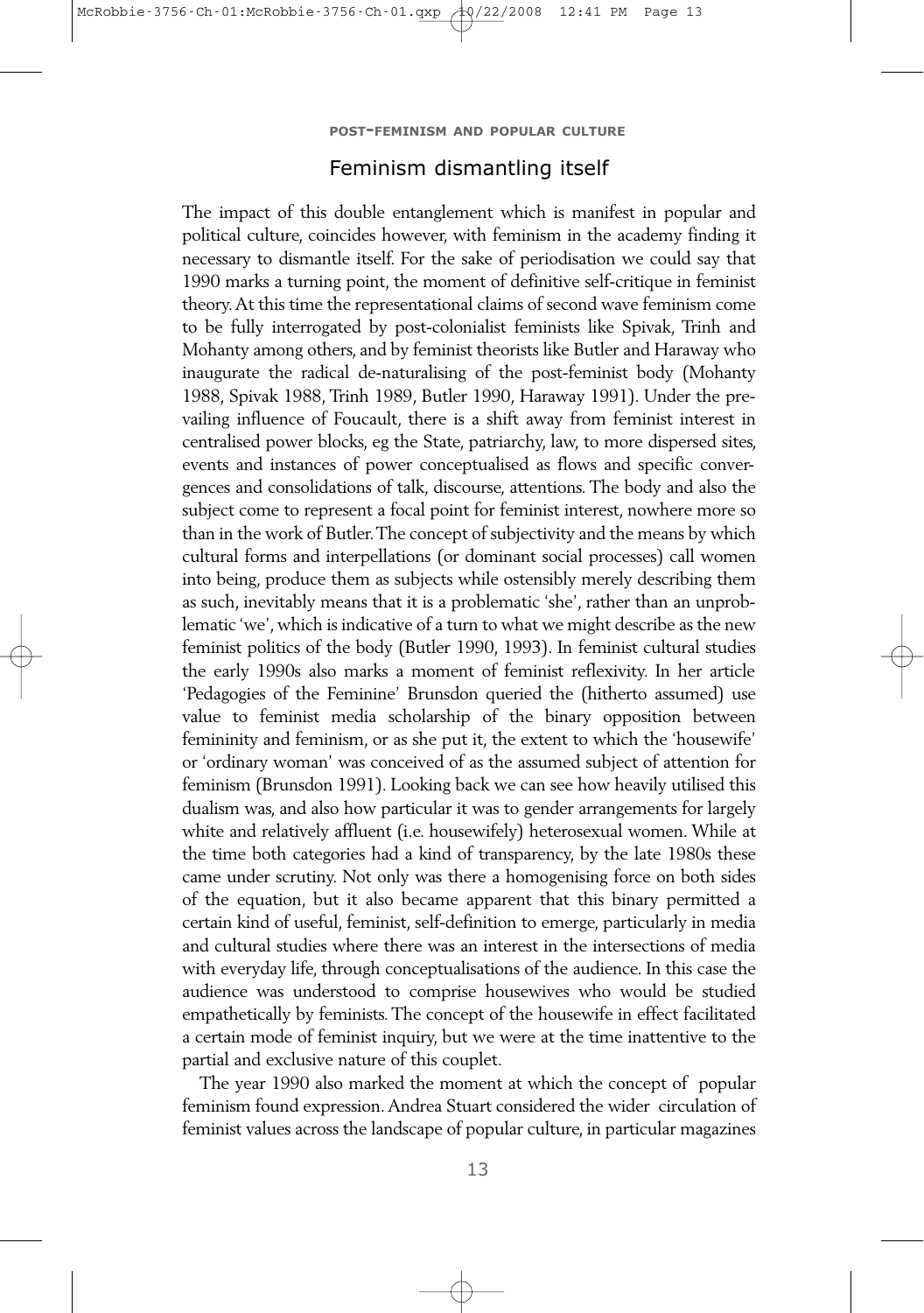where quite suddenly issues which had been central to the formation of the women's movement like domestic violence, equal pay, and workplace harassment, were now addressed to a vast readership (Stuart 1990). The wider dissemination of feminist issues was also a key concern in my own writing at this time, in particular the intersection of these new representations with the daily lives of young women who, as subjects (called into being) of this now popular feminism, might then be expected to embody more emboldened (though also of course failed) identities.This gave rise to the idea of feminist success. It suggested that forms of popular mass media like magazines were in fact more open to change than had previously been thought, and this in turn gave rise to a brief tide of optimism. What could have an impact inside the academy in terms of the feminist curriculum could also have some impact beyond the academy, indeed in the commercial world. Of course no sooner is the word success written than it is queried. How could this be gauged? What might be the criteria for judging degrees of feminist success?

#### Female success

Admittedly there is some extravagance in my claim for feminist success. It might be more accurate to remark on the keen interest across the quality and popular media, (themselves wishing to increase their female readers and audiences) in ideas of female success. As feminist values are indeed taken on board within a range of institutions, including law, education, to an extent medicine, likewise employment and the media, high profile or newsworthy achievements of women and girls in these sectors shows the institutions to be modern and abreast with social change. This is the context then within which feminism is acknowledged and this is what I mean by feminism taken into account. The kind of feminism which is taken into account in this context is liberal, equal opportunities feminism, where elsewhere what is invoked more negatively is the radical feminism concerned with social criticism rather than with progress or improvement in the position of women in an otherwise more or less unaltered social order. But across the boundaries of different forms of feminism, the idea of feminist success has, so far, only been described sporadically (for accounts of girls' achievement in education see Arnot et al 1999 and also Harris 2004).Within media and cultural studies both Brunsdon and myself have each considered how with feminism as part of the academic curriculum, (ie canonised), then it is not surprising that it might also be countered, that is feminism must face up to the consequences of its own claims to representation and power, and not be so surprised when young women students decline the invitation to identify as a 'we' with their feminist teachers and scholars (Brunsdon 1991, McRobbie 1999a). This interface between the feminist academy and the student body has also been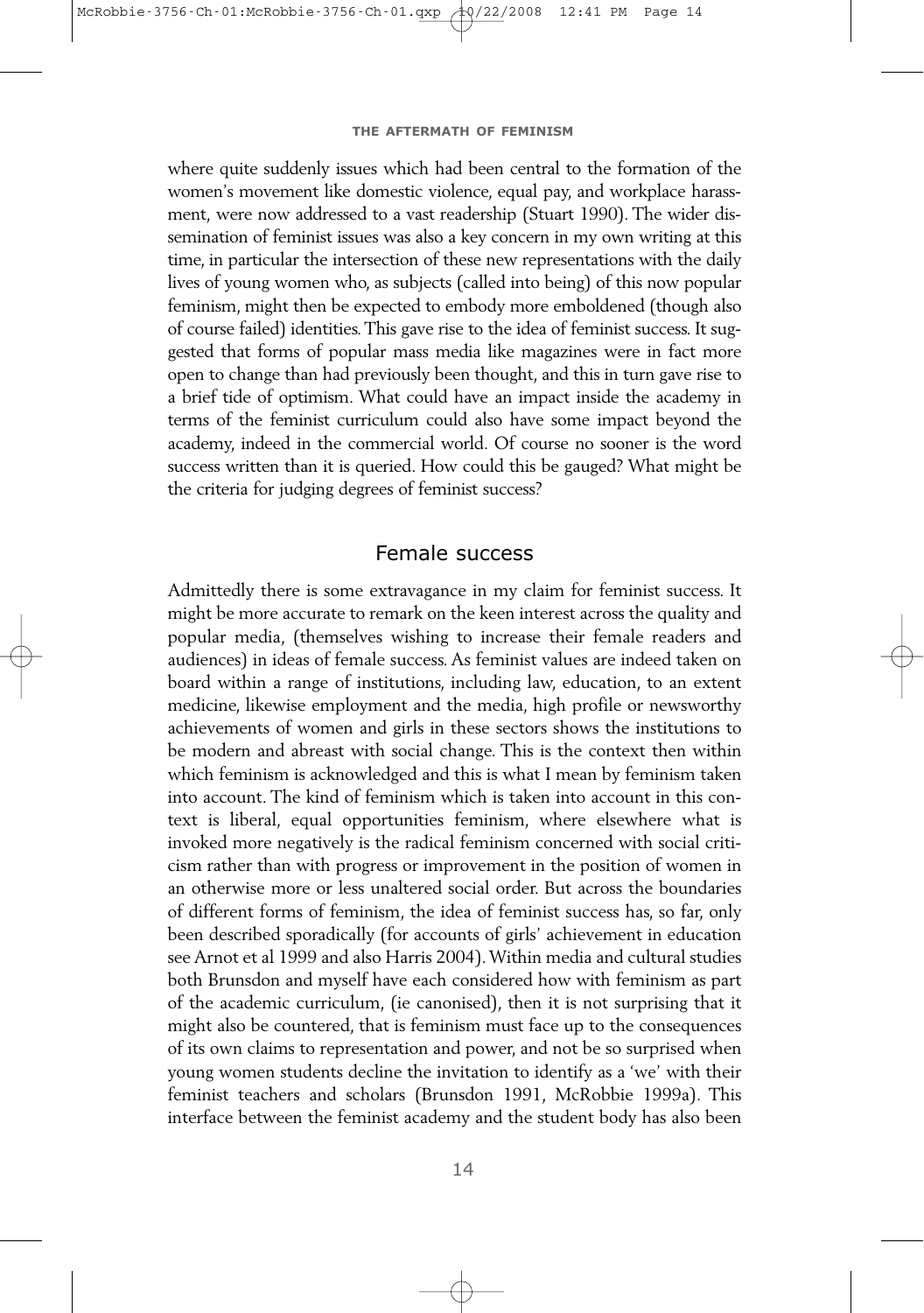discussed in US feminist journals, particularly in regard to the decline of women's studies, and this is a subject I return to in the concluding chapter of this book. Back in the early 1990s (and following Butler) I saw this sense of contestation on the part of young women, and what I would call their distance from feminism as one of potential, where a lively dialogue about how feminism might develop would commence (Butler 1992, McRobbie 1994). Indeed it appeared to be in the very nature of feminism that it gave rise to dis-identification as a kind requirement for its existence. But it seems now, that this space of distance from feminism and those utterances of forceful non-identity with feminism have consolidated into something closer to repudiation rather than ambivalence, and it is this vehemently denunciatory stance which is manifest across the field of popular gender debate.This is the cultural space of post- feminism.

In this context it requires both imagination and hopefulness to argue that the active, sustained and repetitive repudiation or repression of feminism also marks its (still fearful) presence or even longevity (as afterlife). What I mean by this is that there are different kinds of repudiation and different investments in such a stance. The more gentle denunciations of feminism co-exist however with the shrill championing of young women as a metaphor for social change on the pages of the right wing press in the UK, in particular the *Daily Mail*. <sup>3</sup> This anti-feminist endorsement of female individualisation is embodied in the figure of the ambitious 'TV blonde' (McRobbie 1999b). These so-called 'A1' girls are glamorous high-achievers destined for Oxford or Cambridge and are usually pictured clutching Alevel examination certificates.We might say these are ideal girls, subjects *par excellence,* and also subjects of excellence. Nor are these notions of female success exclusive to the changing representations of young women in the countries of the affluent West (Spivak 1999). Young women are a good investment, they can be trusted with micro-credit, they are the privileged subjects of social change. But the terms of these great expectations on the part of governments are that young women must do without more autonomous feminist politics.What is consistent is the displacement of feminism as a political movement. It is this displacement which is reflected in Butler's sorrowful account of Antigone's life after death. Her shadowy, lonely existence, suggests a modality of feminist effectivity as spectral; she has to be cast out, indeed entombed, for social organisation to once again become intelligible (Butler 2000a).

#### Unpopular feminism

The media has become the key site for defining codes of sexual conduct. It casts judgement and establishes the rules of play. Across these many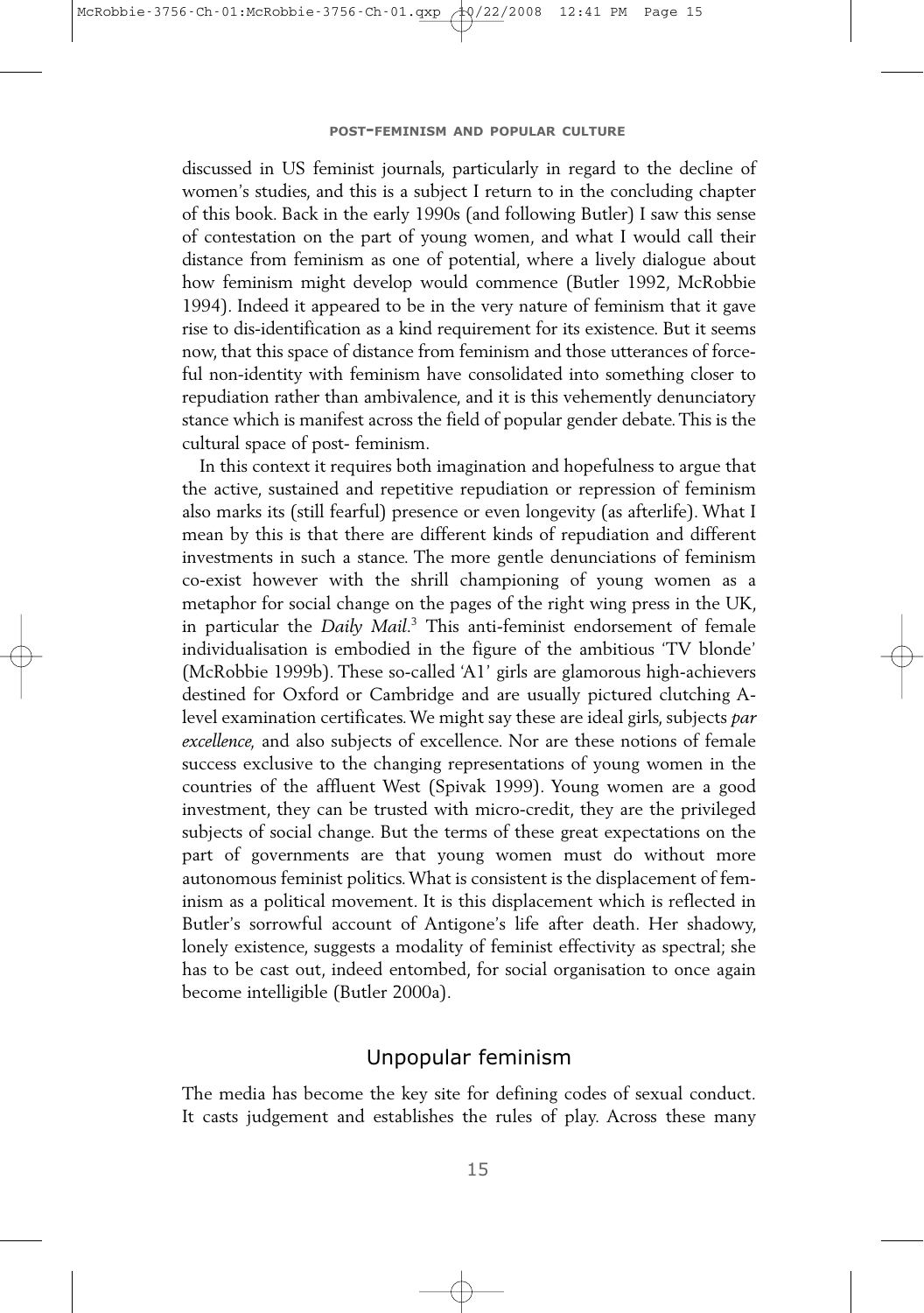channels of communication feminism is routinely disparaged. Why is feminism so hated? Why do young women recoil in horror at the very idea of the feminist? To count as a girl today appears to require this kind of ritualistic denunciation, which in turn suggests that one strategy in the disempowering of feminism includes it being historicised and generationalised and thus easily rendered out of date. It would be far too simplistic to trace a pattern in media from popular feminism (or 'prime-time' feminism including TV programmes like *LA Law*) in the early 1990s, to niche feminism (BBC Radio 4, *Woman's Hour*, and the Women's Page of the *Guardian* newspaper), in the mid-1990s, and then to overtly unpopular feminism (from 2000 onwards), as though these charted a chronological 'great moving right show', as Stuart Hall once put it in another context (Hall 1989).

We would need a more developed conceptual schema to account for the simultaneous feminisation of popular media with this accumulation of ambivalent, fearful responses. We would certainly need to signal the seeming enfranchisement of women in the West, of all ages as audiences, active consumers of media and the many products it promotes, and by virtue of education, earning power and consumer identity, a sizeable block of target market. We would also need to be able to theorise female achievement predicated not on feminism, but on 'female individualism', on success which seems to based on the invitation to young women by various governments that they might now consider themselves free to compete in education and in work as privileged subjects of the new meritocracy. Is this then the New Deal for New Labour's modern young women; female individualisation and the new meritocracy at the expense of feminist politics?

There are various sites within popular culture where this work of undoing feminism with some subtlety becomes visible (see also Brunsdon 1991). The Wonderbra advertisement showing the model Eva Herzigova looking down admiringly at her cleavage, enhanced by the lacy pyrotechnics of the Wonderbra, was through the mid-1990s positioned in major high street locations in the UK on full size billboards.The composition of the image had such a textbook 'sexist ad' dimension (the 'male gaze' is invited and encouraged by the gaze of the model herself to look towards her breasts) that one could be forgiven for supposing some ironic familiarity with both cultural studies and with feminist critiques of advertising (Williamson 1978). It was, in a sense, taking feminism into account by showing it to be a thing of the past, by provocatively 'enacting sexism' while at the same time playing with those debates in film theory about women as the object of the gaze (Mulvey 1975/1989) and with female desire (Coward 1984, De Lauretis 1988).The picture is in *noirish* black and white and refers explicitly through its captions (from 'Hello Boys' to 'Or Are You Just Pleased To See Me?') to Hollywood and the famous lines of the actress Mae West. Here is an advertisement which plays back to its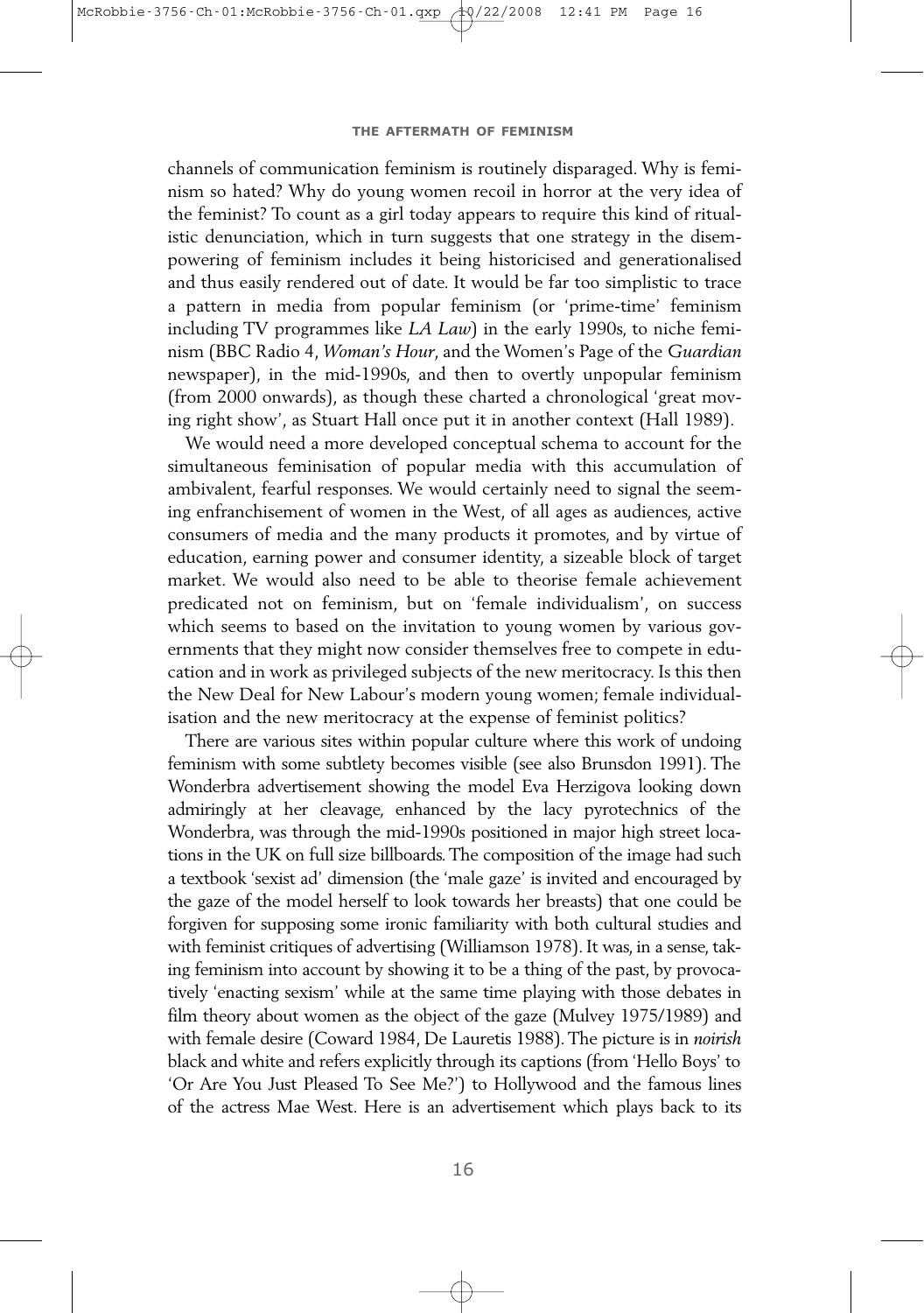viewers well known aspects of feminist media studies, film theory and semiotics. Indeed, it almost offers (albeit crudely) the viewer or passing driver Laura Mulvey's theory of women as object of the gaze, projected as cityscape within the frame of the billboard. Also mobilised in this advertisement is the familiarity of the term political correctness, the efficacy of which resides in its warranting and unleashing such energetic reactions against the seemingly tyrannical regime of feminist puritanism. Everyone and especially young people can give a sigh of relief.Thank goodness, the image seems to suggest, it is permissable, once again, to enjoy looking at the bodies of beautiful women. At the same time, the advertisement also hopes to provoke feminist condemnation as a means of generating publicity.Thus generational differences are also produced, the younger female viewer, along with her male counterparts, educated in irony and visually literate, is not made angry by such a repertoire. She appreciates its layers of meaning, she gets the joke.

When in a TV advertisement (1998/9) supermodel Claudia Schiffer takes off her clothes as she descends a flight of stairs in a luxury mansion on her way out of the door towards her new Citreon car, a similar rhetoric is at work.This advert appears to suggest that yes, this is a self-consciously sexist ad. Feminist critiques of it are deliberately evoked. Feminism is taken into account, but only to be shown to be no longer necessary.Why? Because it now seems that there is no exploitation here, there is nothing remotely naïve about this striptease. She seems to be doing it out of choice, and for her own enjoyment. The image works on the basis of its audience knowing Claudia Schiffer to be one of the world's most famous and highly paid supermodels. Once again the shadow of disapproval is evoked (the striptease as site of female exploitation) only instantly to be dismissed as belonging to the past, to a time when feminists used to object to such imagery. To make such an objection nowadays would run the risk of ridicule. Objection is pre-empted with irony. In each of these cases a spectre of feminism is invoked so that it might be undone. For male viewers tradition is restored or as Beck puts it there is 'constructed certitude', while for the girls what is proposed is a movement beyond feminism, to a more comfortable zone where women are now free to choose for themselves (Beck 1992).

#### Feminism undone?

If we turn attention to some of the participatory dynamics in leisure and everyday life which see young women endorse (or else refuse to condemn) the ironic normalisation of pornography, where they indicate their approval of and desire to be pin-up girls for the centrefolds of the soft porn so-called lads' mags, where it is not at all unusual to pass young women in the street wearingT-shirts bearing phrases such as 'Porn Queen' or 'Pay To Touch' across the breasts,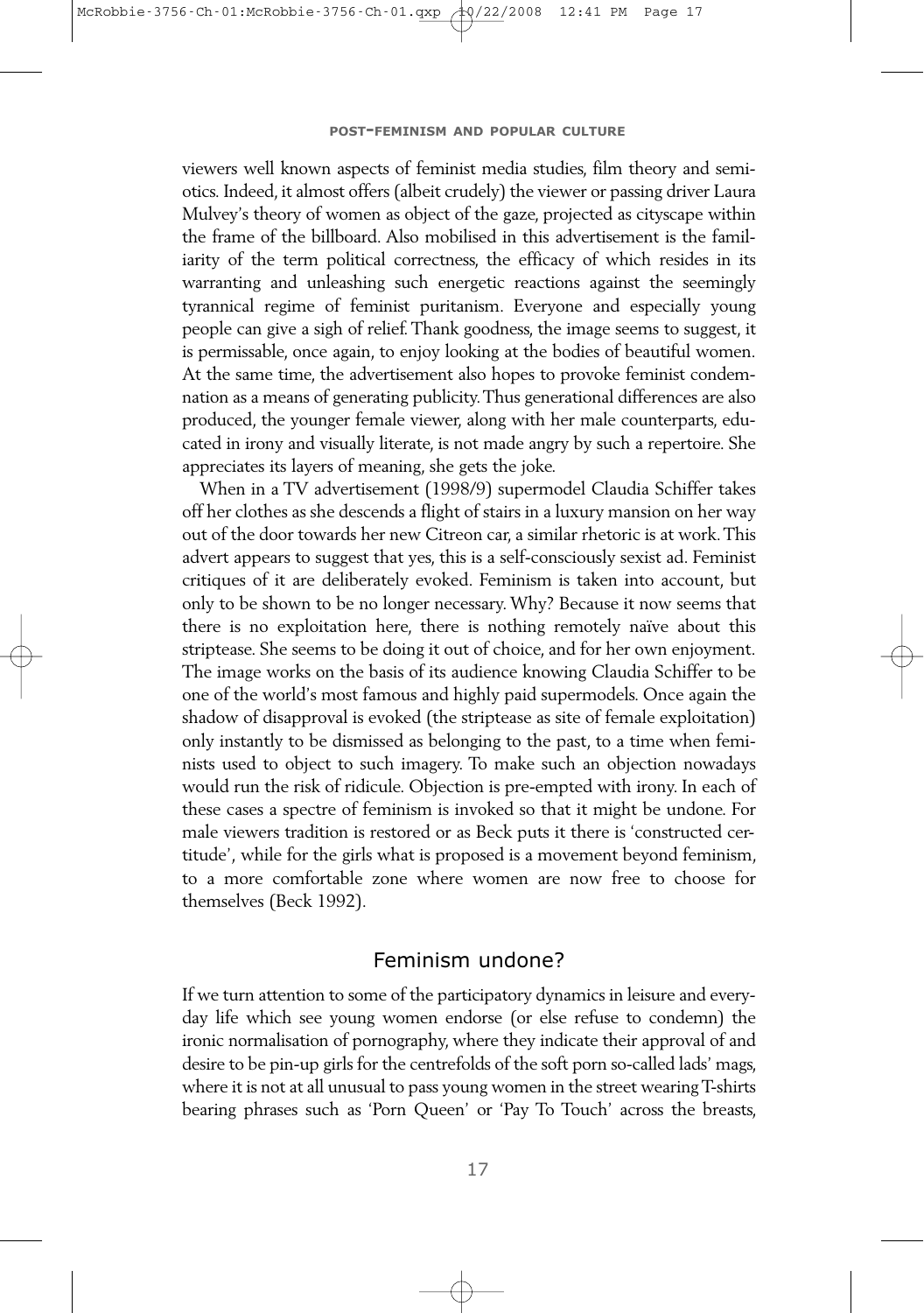where in the UK at least young women quite happily attend lap-dancing clubs (perhaps as a test of their sophistication and 'cool'), and where *Cosmopolitan* magazine considers how empowering it is for young women to 'flash ' their breasts in public, we are witness to a hyper-culture of commercial sexuality, one aspect of which is the repudiation of a feminism which is invoked only to be summarily dismissed (see also Gill 2003, 2006). As a mark of a postfeminist identity, young women journalists refuse to condemn the enormous growth of lap-dancing clubs. They know of the existence of the feminist critiques and debates (or at least this is my claim) through their education, since as Shelley Budgeon describes in her study, most girls these days are 'gender aware' (Budgeon 2001). Thus the new female subject is, despite her freedom, called upon to be silent, to withhold critique in order to count as a modern sophisticated girl. Indeed this withholding of critique is a condition of her freedom. There is quietude and complicity in the manners of generationally specific notions of cool, and more precisely, an uncritical relation to dominant commercially produced sexual representations which actively invoke hostility to assumed feminist positions from the past, in order to endorse a new regime of sexual meanings based on female consent, equality, participation and pleasure.

#### Female individualisation

By using the term female individualisation I am drawing on the concept of individualisation which is discussed at length by sociologists including Giddens (1991), Beck (1992), Beck and Beck-Gernscheim (2001) as well as Zygmunt Bauman (2000, 2001). This work is to be distinguished from the more directly Foucauldian version found in the work of Nikolas Rose (1999a, 1999b). Although there is some shared ground between these authors, insofar as they all reflect on the expectations that individuals now avidly selfmonitor and that there appears to be greater capacity on the part of individuals to plan 'a life of one's own', there are also divergences. Beck and Giddens are less concerned with the way in which power works in this new friendly guise as personal advisor, and instead emphasise the enlargement of freedom and choice, while in contrast Rose sees these modes of self government as marking out 'the shaping of being', and thus the 'inculcation of a form of life' (Rose 1999a). Bauman bewails the sheer unviability of naked individualisation as the resources of sociality (and welfare) are stripped away, leaving the individual to self-blame when success eludes him or her. (It is also possible to draw a political line between these authors, with Bauman and Rose to the left, and Giddens and Beck 'beyond left and right'.) My emphasis here is on the work of Giddens and Beck, for the very reason that it appears to speak directly to the post-feminist generation. In their writing there are only distant echoes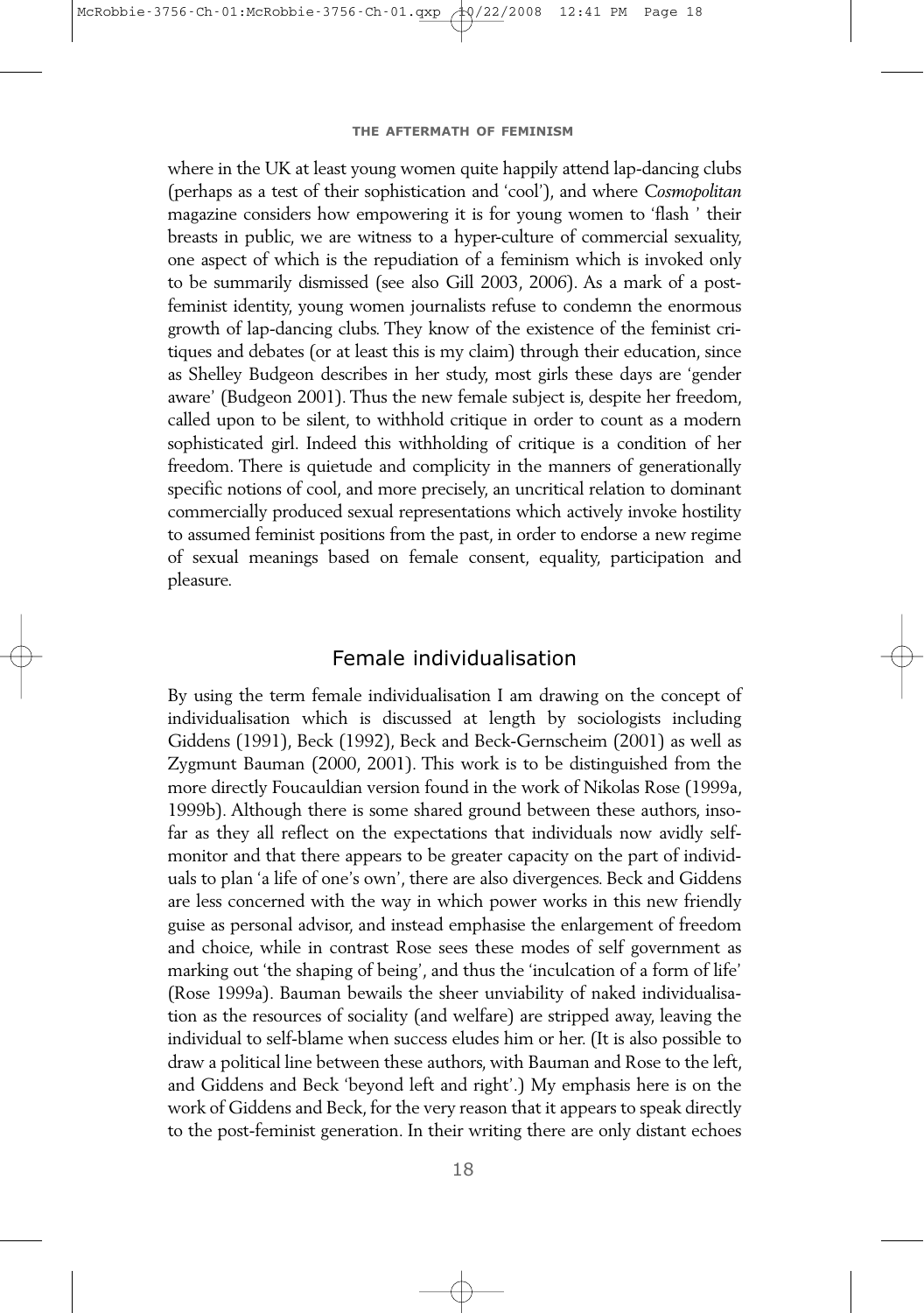(if that) of the feminist struggles that were required to produce the newfound freedoms of young women in the West. There is no trace whatsoever of the battles fought, of the power struggles embarked upon, or of the enduring inequities which still mark out the relations between men and women.All of this is airbrushed out of existence on the basis that, as they claim, 'emancipatory politics' has given way instead to life politics (or in Beck's terms the sub-politics of single interest groups). Both Giddens and Beck provide a sociological account of the dynamics of social change understood as 'reflexive modernisation'.The earlier period of modernisation (first modernity) created a welfare state and a set of institutions (e.g. education) which allowed people in the second modernity to become more independent and able, for example, to earn their own living. Young women are, as a result, now dis-embedded from communities where gender roles were fixed. And, as the old structures of social class fade away, and lose their grip in the context of late or second modernity, individuals are increasingly called upon to invent their own structures. They must do this internally and individualistically, so that self-monitoring practices (the diary, the life-plan, the career pathway) replace reliance on set ways and structured pathways. Self-help guides, personal advisors, lifestyle coaches and gurus and all sorts of self-improvement TV programmes provide the cultural means by which individualisation operates as a social process. As the overwhelming force of structure fades, so also, it is claimed, does the capacity for agency increase.

Individuals must now choose the kind of life they want to live. Girls must have a life-plan. They must become more reflexive in regard to every aspect of their lives, from making the right choice in marriage, to taking responsibility for their own working lives and not being dependent on a job for life or on the stable and reliable operations of a large scale bureaucracy, which in the past would have allocated its employees specific, and possibly unchanging, roles. Beck and Giddens each place a different inflection in their accounts of reflexive modernisation, but overall these arguments appear to fit directly with the kinds of scenarios and dilemmas facing the young women characters in the narratives of contemporary popular culture. There is an evasion in this writing of social and sexual divides, and of the continuing prejudice and discrimination experienced by black and Asian women. Beck and Giddens are quite inattentive to the regulative dimensions of the popular discourses of personal choice and self improvement. Choice is surely, within lifestyle culture, a modality of constraint. The individual is compelled to be the kind of subject who can make the right choices. By these means new lines and demarcations are drawn between those subjects who are judged responsive to the regime of personal responsibility, and those who fail miserably. Neither Giddens nor Beck mount a substantial critique of these power relations which work so effectively at the level of embodiment.They have no grasp that these are productive of new realms of injury and injustice.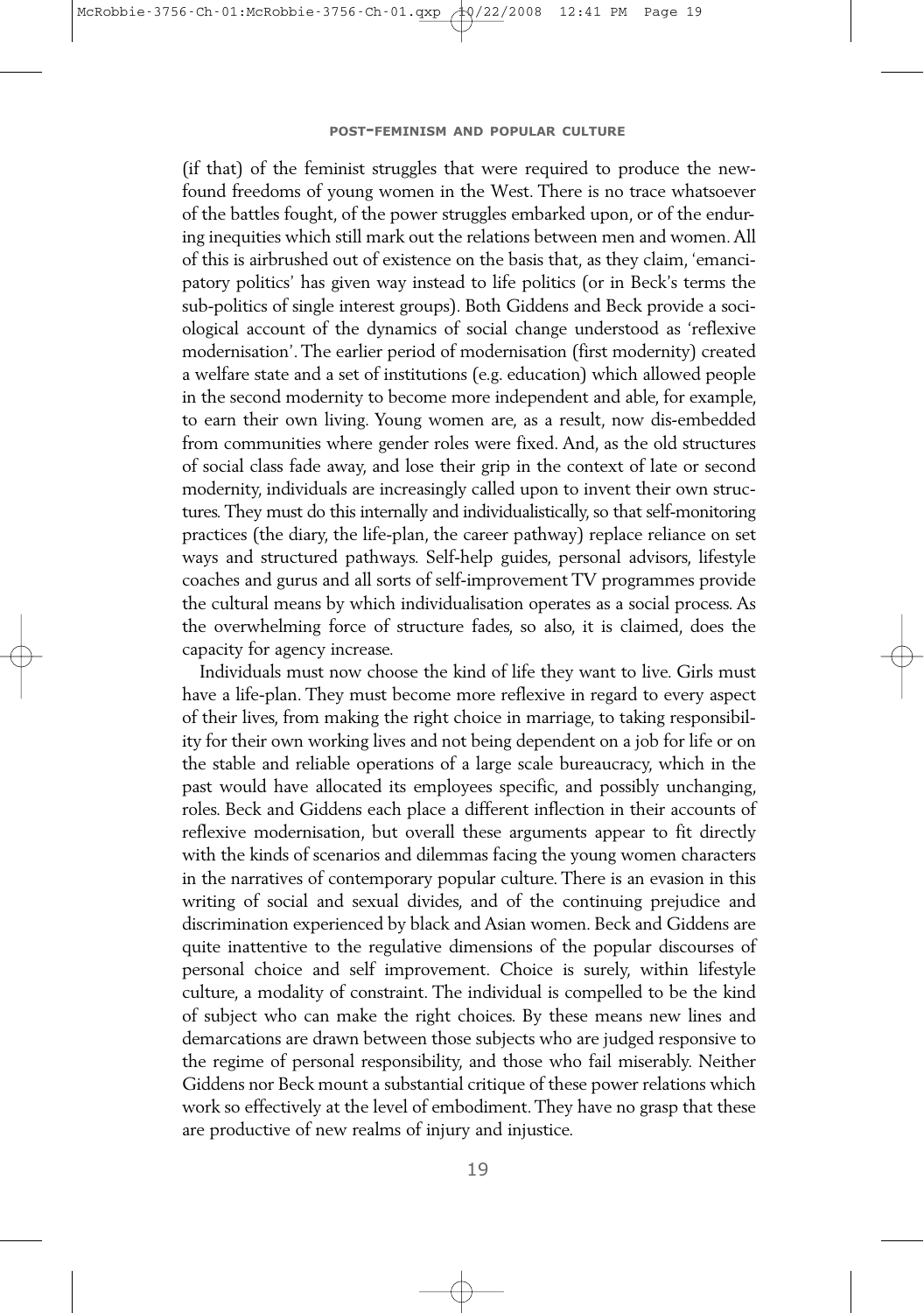#### Bridget Jones

The film *Bridget Jones's Diary* (a world-wide success) draws together many of these sociological themes. In her early 30s, living and working in London, Bridget is a free agent, single and childless and able to enjoy herself in pubs, bars and restaurants. She is the product of modernity in that she has benefited from those institutions (education) which have loosened the ties of tradition and community for women, making it possible for them to be disembedded and to re-locate to the city to earn an independent living without shame or danger. However this also gives rise to new anxieties. There is the fear of loneliness, the stigma of remaining single and the risks and uncertainties of not finding the right partner to be a father to children. In the film, the opening sequence shows Bridget in her pyjamas worrying about being alone and on the shelf.The soundtrack is *All By Myself* by Jamie McNeal and the audience laughs along with her in this moment self-doubt. We immediately know that what she is thinking is 'what will it be like if I never find the right man, if I never get married?' Bridget portrays the whole spectrum of attributes associated with the self-monitoring subject, she confides in her friends, she keeps a diary, she endlessly reflects on her fluctuating weight, noting her calorie intake, she plans, plots and has projects. She is also deeply uncertain as to what the future holds for her. Despite the choices she has, there are also any number of risks of which she is regularly reminded. The risk that she might let the right man slip from under her nose, so she must always be on the lookout, prioritising this over success in the workplace.The risk that not catching a man at the right time might mean she misses the chance of having children (her biological clock is ticking). There is also the risk that, without a partner she will be isolated, marginalised from the world of happy couples.

With the burden of self-management so apparent, Bridget fantasises about very traditional forms of happiness and fulfilment. Flirting with her boss during office hours, Bridget imagines herself in a white wedding dress surrounded by bridesmaids, and the audience laughs loudly because they, like Bridget, know that this is not how young women these days are meant to think. Feminism has intervened to constrain these kinds of conventional desires. But it is surely a relief to escape this censorious politics and freely enjoy that which has been disapproved of, and this is what the film not only allows but absolutely encourages and enjoys. Feminism was anti-marriage and this can now to be shown to be a great mistake. Feminism is invoked, in order to be relegated to the past. But this is not simply a return to the past, there are, of course, quite dramatic differences between the various female characters of current popular culture from *Bridget Jones* to the girls in *Sex and the City* and to *Ally McBeal,* and those found in girls' and women's magazines from a pre-feminist era.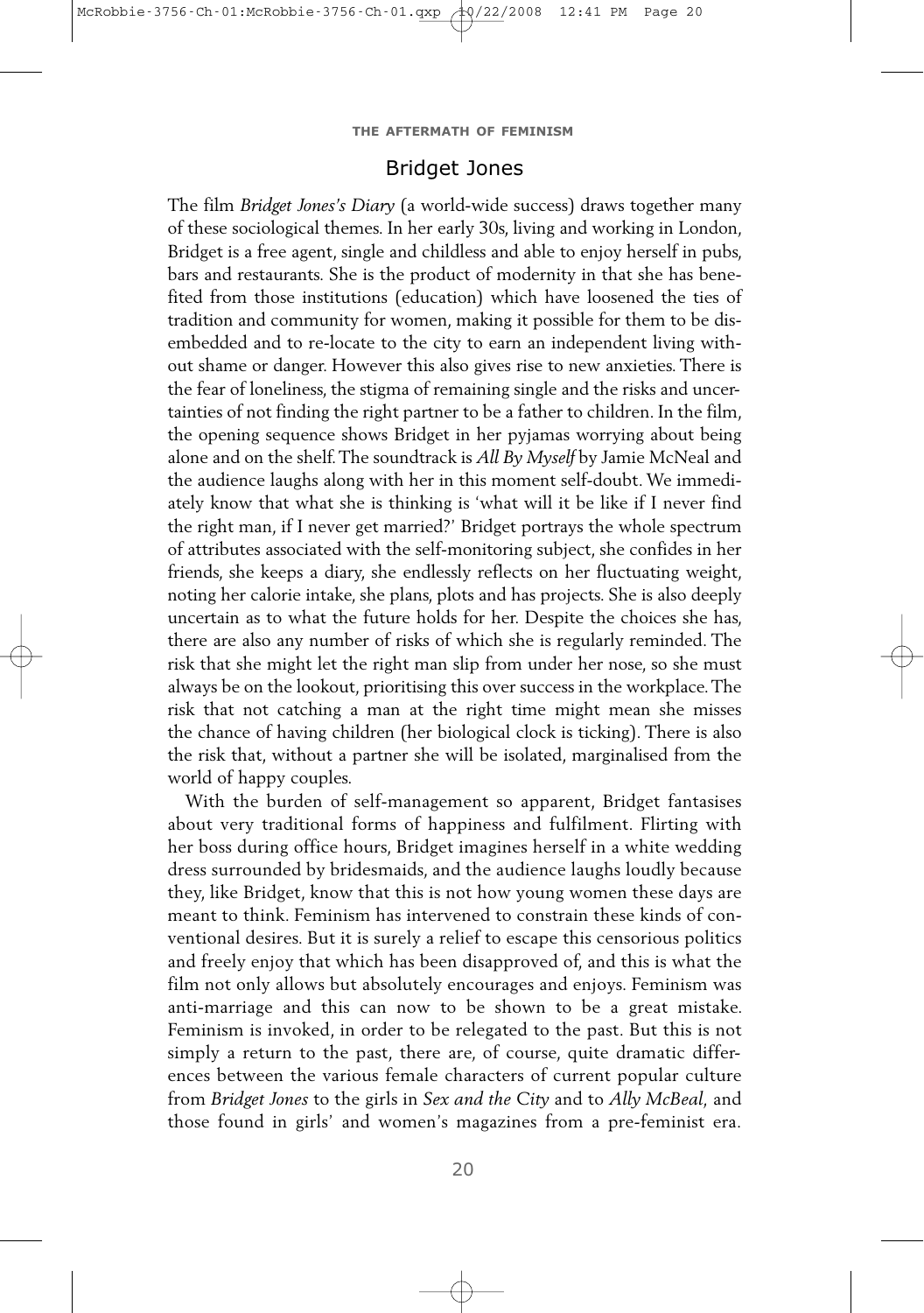These new young women are confident enough to declare their anxieties about possible failure in regard to finding a husband, they avoid any aggressive or overtly traditional men, and they brazenly enjoy their sexuality, without fear of the sexual double standard. In addition they are more than capable of earning their own living, and the degree of suffering or shame they anticipate in the absence of finding a husband is countered by sexual self confidence.

With such light entertainment as this, suffused with irony and dedicated to re-inventing highly successful women's genres of film and TV, an argument about feminism being so repudiated might seem heavy handed. Indeed *Bridget Jones's Diary* is exemplary as a women's genre film, re-invented to bring back romance in a specifically post-feminist context. Neither it, nor *Ally McBeal* nor *Sex and the City* are rabid anti-feminist tracts, instead they have taken feminism into account and implicitly or explicitly ask the question, 'what now?' There is a strong sense in all three that young women somehow want to reclaim their femininity, without stating exactly why it has been taken away from them. These young woman want to be girlish and enjoy all sorts of traditional feminine pleasures without apology, although again, quite why they might feel they have to apologise is left hanging in the air. But it seems we the audience, like they the characters, are meant to know the answer to this question because it is so obvious. Feminism, it seems, robbed women of their most treasured pleasures, i.e. romance, gossip and obsessive concerns about how to catch a husband, indeed as I write this I am reminded of being right back there in the land of *Jackie* magazine, where I myself implicitly scolded readers for falling into these traps, especially the fantasies of romance and marriage (McRobbie 1977/2000b). It is as though this is the vengeance of the younger generation who had to put up with being chided by feminist teachers and academics at university for wanting the wrong things. (This well-educated female demographic is factored into the *Bridget Jones's Diary* narrative, littered as it is with references to Germaine Greer, Jane Austen, Salman Rushdie, post-modernism and literary theory.) The postfeminist moment of *Bridget Jones's Diary* also coincides with the new popularity once again, massively promoted by consumer culture, of weddings, including gay and lesbian weddings and all the paraphernalia that goes with them. The cultural references and the humour in this particular'rom-com' are up-to-the moment. Girls now get so drunk they tumble out of taxis, they have sex when they feel like it, without always being prepared with the best underwear and so on. But, as we know, relations of power are indeed made and re-made within texts of enjoyment and rituals of relaxation and abandonment. These young women's genres are vital to the construction of a new gender regime, based on the double entanglement which I have described. They endorse wholeheartedly what Rose calls 'this ethic of freedom', and young women have come to the fore as the pre-eminent subjects of this new ethic. These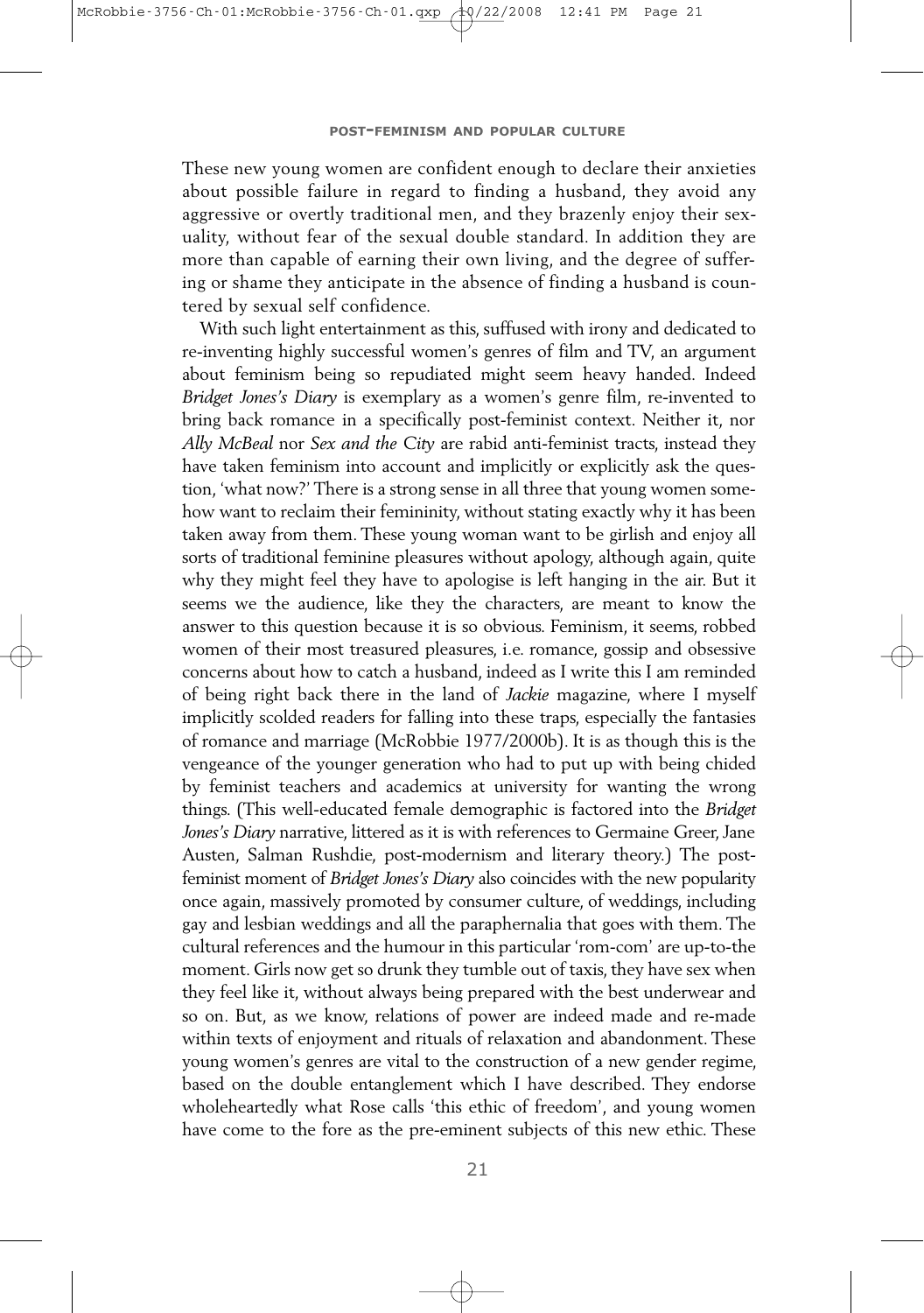popular texts normalise post-feminist gender anxieties so as to re-regulate young women by means of the language of personal choice. Despite all of this planning and diary keeping even 'well regulated liberty' can backfire (the source of comic effect), and this in turn gives rise to demarcated pathologies (leaving it to late to have a baby, failing to find a good catch, etc.) which carefully define the parameters of what constitutes livable lives for young women without the occasion of re-invented feminism.

*Bridget Jones's Diary* celebrates the return of romance in a soft rather than hard post-feminist framing. Bridget is endearingly plump and reminiscent of any number of literary predecessors, but most obviously Jane Austen's Elizabeth Bennett. She is self-mocking, self-disparaging, and her witty observations of the social life around her create a warmth and an audience who is almost immediately on her side, as she negotiates the codes of contemporary sexual relationships. Although she constantly defines herself as a failure, and even plays dumb, messing up the chances that come her way to shine at work, and saying the wrong thing in public places, she is also aware of every wrong step she takes, scolding herself along the way. Much of the comic effect evolves around her daily attempts to become the sort of woman who she thinks will be the kind of woman men want to marry, hence the crucial romantic moment in the film is when Mark Darcy says he likes her just the way she is. There is of course poignancy here, since who does not want to be liked for just who one is, whoever that may be? *Bridget Jones's Diary* speaks then to female desire, and in a wholly commercialised way, to the desire for some kind of gender justice, or fairness, in the world of sex and relationships. Here too the ghost of feminism is hovering. Bridget deserves to get what she wants. The audience is wholly on her side. She ought to be able to find the right man, for the reason that she has negotiated that tricky path which requires being independent, earning her own living, standing up for herself against demeaning comments, remaining funny and good humoured throughout, without being angry or too critical of men, without foregoing her femininity, her desires for love and motherhood, her sense of humour and her appealing vulnerability.

#### Notes

- 1 *Bridget Jones's Diary* appeared first as a newspaper column in the UK newspaper the *Independent* in 1996. its author Helen Fielding then published the diaries as a book, and the film, *Bridget Jones's Diary* directed by Sharon McGuire, opened in 2001.The sequel *Bridget Jones: The Edge of Reason* directed by Beebron Kidron opened in November 2004.
- 2 There are several moments in the film where 'feminist issues', i.e. workplace harassment, sex discrimination and equal pay, are invoked only to be wittily abandoned as Bridget self-consciously sleeps with the boss, and then later takes a job which requires her to be obviously sexy.